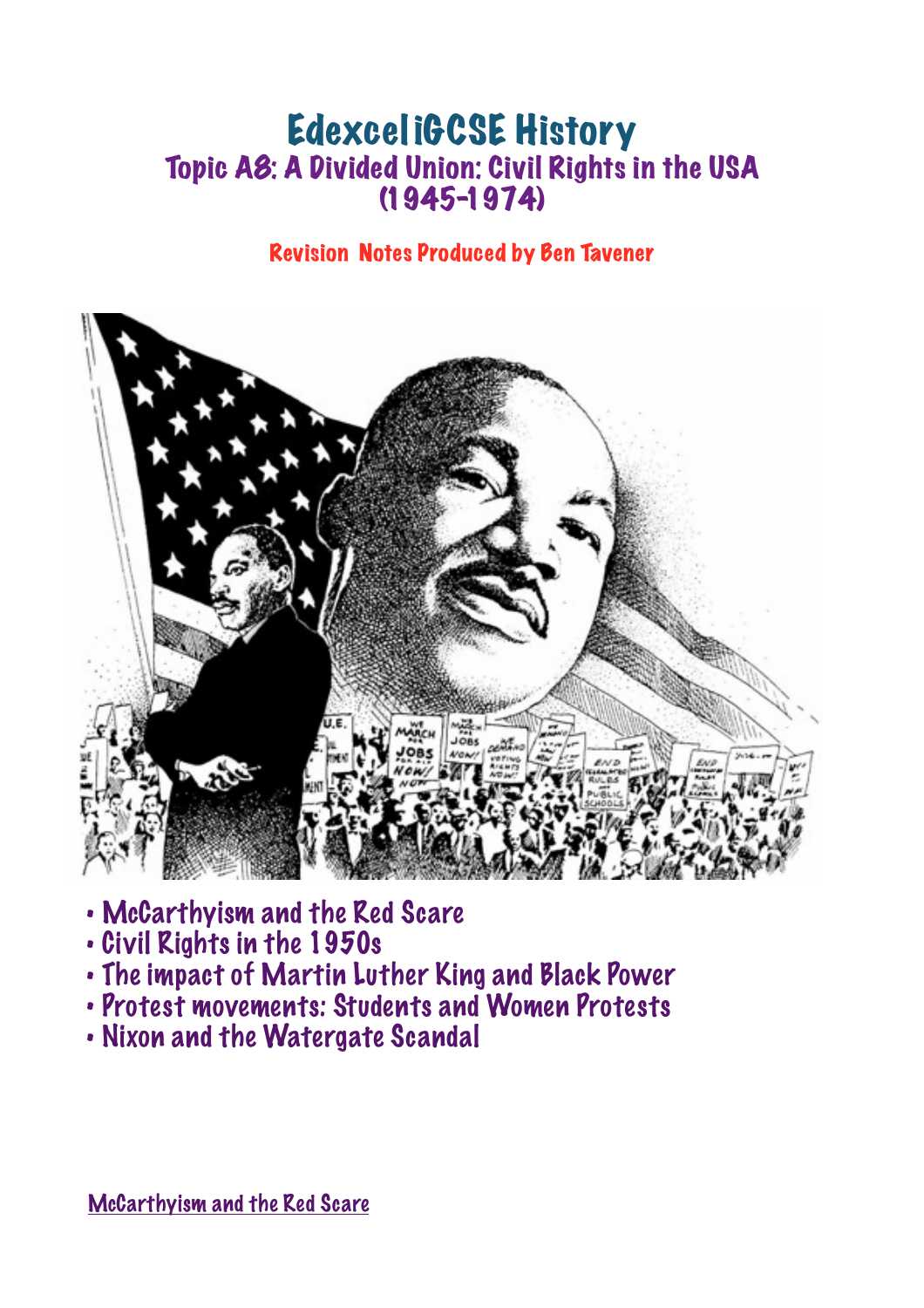## Reasons for the Red Scare:

Many people in America were against communism because they felt it went against the ideas of the American Dream. If it spread to the USA people felt it would threaten their way of life.

Between 1945 and 1955 events outside of the USA led people to think that communism was spreading very quickly:

- 1948 Czechoslovakia became Communist under the influence of the Soviet Union.
- The Berlin Blockade of 1948 49. The Russians cut off access to West Berlin, showing that Stalin was prepared to risk war with the Americans
- Russia developed their first atom bomb in 1949, putting them on a more level footing with the USA.
- China became communist in 1949.

#### Key Developments under President Truman:

President Truman was worried that other countries might fall to communism. Truman tried to stop the spread of communism in TWO main ways:

#### 1. The Marshall Plan:

- This promised aid to European countries to help rebuild their economies.
- The USA was worried that if western Europe remained weak, it might be vulnerable to communism.

#### 2. The Truman Doctrine:

- The USA would support any country threatened by communist takeover.
- E.g. The USA gave 400 million dollars of aid to turkey to stop communism from spreading.

#### Hiss and Rosenberg Cases:

1950: The Alger Hiss Trial – Alger Hiss was a government official charged with being a communist. He was sent to prison for 5 years.

1950-53: The Rosenbergs– Julius and Ethel Rosenberg were accused of giving atomic secrets to the Soviet Union. Eventually executed in 1953.

#### The HUAC and the Hollywood Ten:

- The House of Un-American Activities Committee (HUAC) investigated the film industry, education and the government to find out if there were any communists.
- 1947: HUAC investigated the film industry to see if films were being used to put over a communist message. Ten writers and directors were sacked and sent to prison for 1 year. They became known as "The Hollywood Ten".

#### The Key Features of McCarthyism:

#### Who was Senator Joe McCarthy and how was involved in the Red Scare?

- Joseph McCarthy was a very ambitious politician. He was Chairman of HUAC and had a lot of power and influence in Washington.
- McCarthy claimed he had a list of people who were communists, including 205 people who worked in the government.
- McCarthy appeared on radio and TV he was an extremely strong and convincing speaker. Even though he had very little evidence, he was able to play on the fear within America to convince people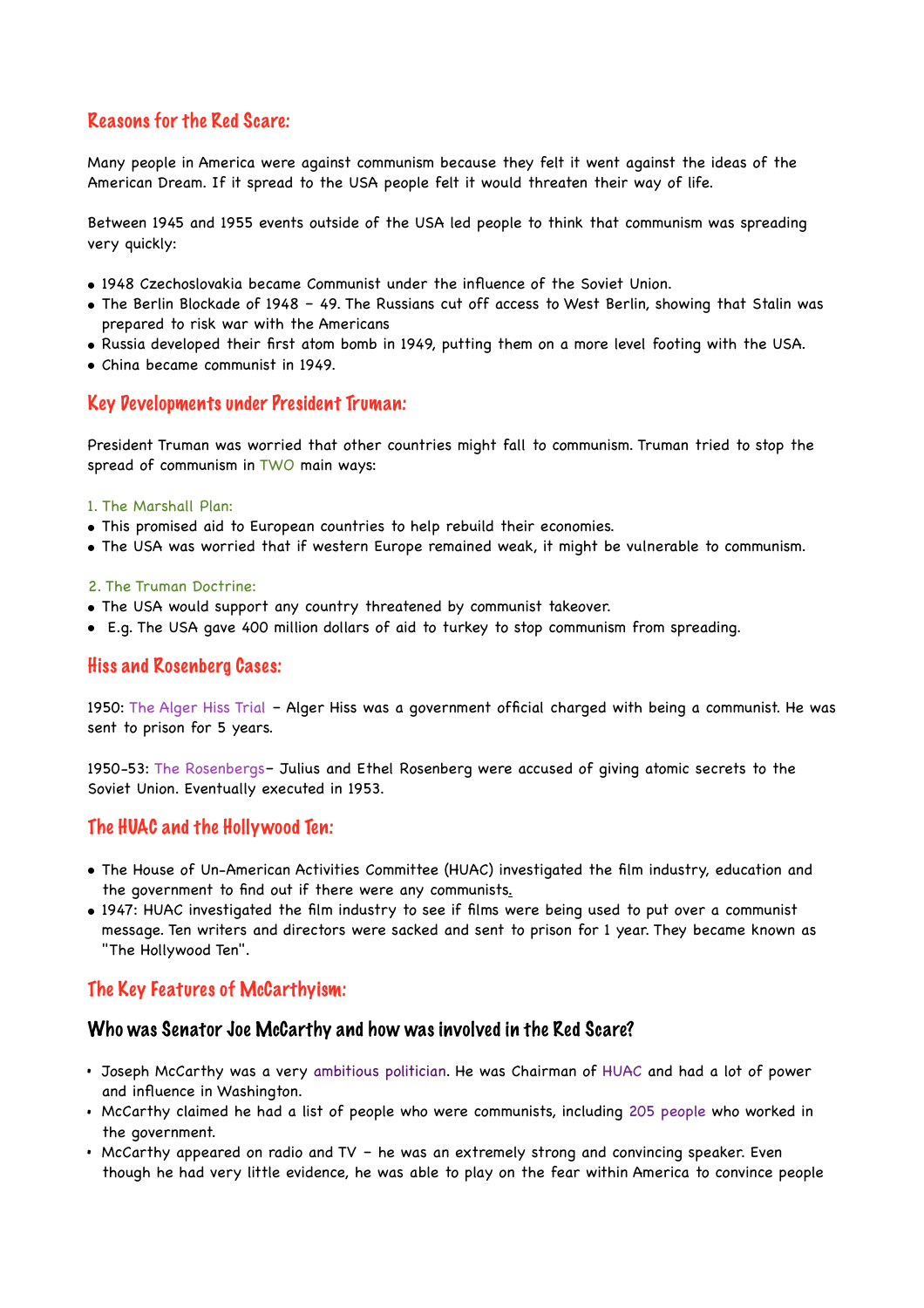that he was telling the truth. He claimed that people who didn't believe him were being "soft' on communism.

• Many ordinary people believed McCarthy and saw him as a crusader against communism. Politicians often didn't like him but were too afraid to speak out against him as they were scared of being labelled as communists themselves.

## Why did McCarthy lose support?

- By the end of 1954 McCarthy had lost much of his support
- McCarthy didn't actually have any hard evidence to support his claims.
- He was shown on TV to be a bully and a liar.
- He went too far in his accusations. He began accusing his own party members and, critically, he accused army officers of being spies. No-one believed this.

## What were the effects of McCarthyism?

- Many people lost their jobs. Just being accused of being a communist was enough in many cases to be entirely discredited.
- 400 people were sent to prison.
- Many people with left wing or liberal views were labelled as being un-American.
- America's reputation as being "the land of the free' was severely damaged.

## Civil Rights in the 1950's

## Brown Vs Topeka (1954)

#### What were the key features of the Brown vs Topeka case?

- Linda Brown wanted to attend her local school but was not allowed to because it was a whites only school.
- Oliver Brown and the NAACP took the case to the Supreme Court, helped by the black lawyer, Thurgood Marshall.
- In 1954, the Supreme Court ruled that segregation in schools was illegal and that all schools should be integrated.
- This was very important in the development of the Civil Rights Movement because it showed that the Supreme Court could be used to help black people gain equal rights.
- However, for a long time, many of the southern states simply ignored the ruling and schools remained segregated.

## Montgomery Bus Boycott (1955)

#### What were the Key features of the Montgomery Bus Boycott?

- In 1955, Rosa Parks refused to give up her seat to a white man.
- Martin Luther King organised a boycott of buses that lasted for 13 months until the bus company gave in.
- In 1956 the Supreme Court ruled that segregation on buses was illegal.

The boycott was important because;

- It showed that black Americans were able to organise themselves. o It gained a great deal of positive publicity and showed that peaceful protests could work.
- It inspired people and led other people to think that more things could be changed using these methods.
- It saw the emergence of Martin Luther King as the most important leader of the Civil Rights Movement.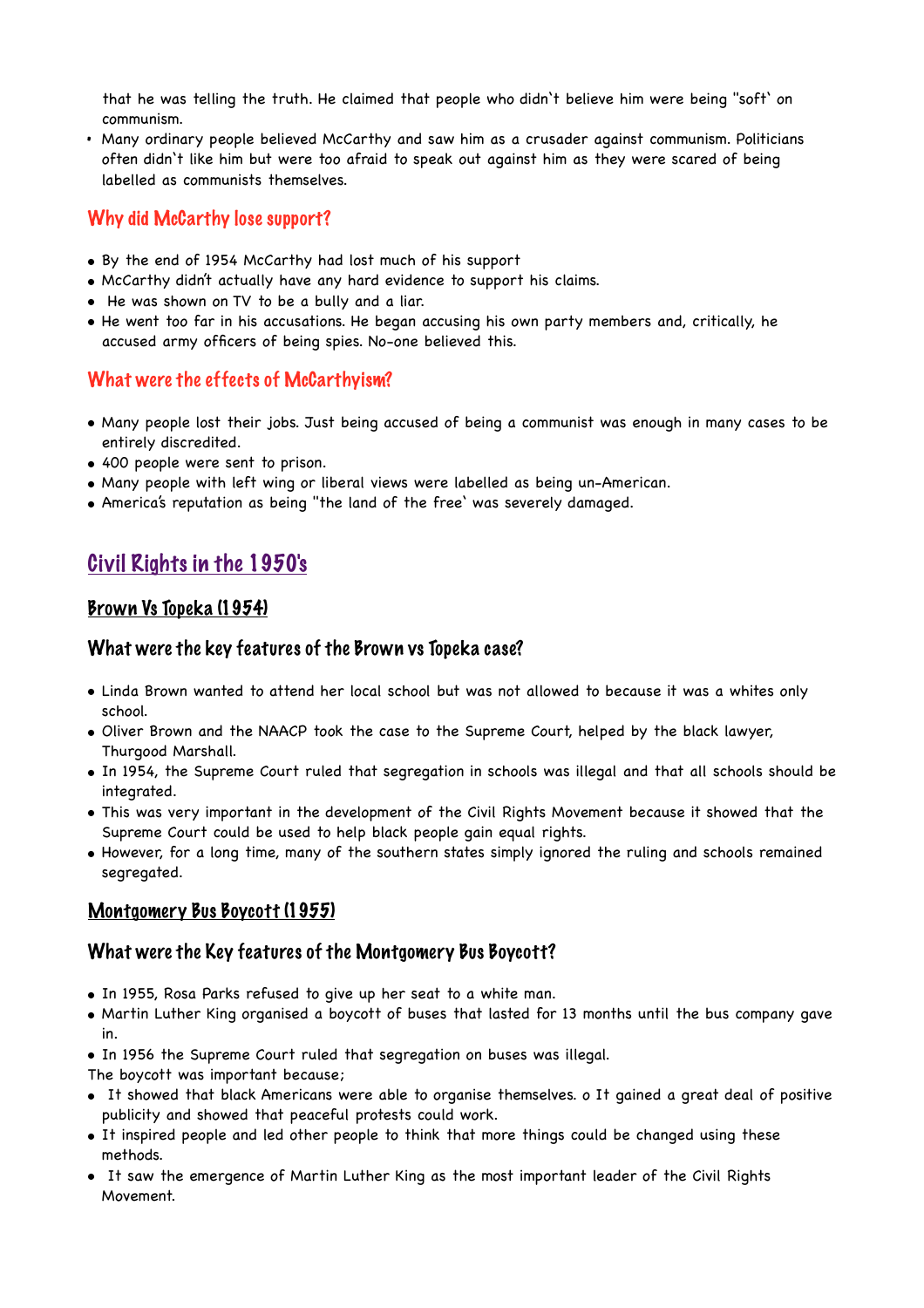## Little Rock High School (1957)

## What were the key features of the events at Little Rock High School?

- This was the first real test of the Brown vs Topeka ruling.
- Nine black students tried to attend their local all white school (including Elizabeth Eckford).
- Orval Faubus (the State Governor) stopped them by surrounding the school with state troops.
- Faubus was forced to remove the troops, but they were replaced by a violent mob of about 1000 white people.
- President Eisenhower sent in federal troops to protect the students.
- Governor Faubus was so against integration that he closed down all the schools in Little Rock (1958).
- However, one year later, the Supreme Court ordered him to re-open them and the federal troops stayed with the students to protect them.

Little Rock was important to the Civil Rights Movement for a number of reasons;

- It showed that the President was willing to get involved and support black Americans.
- There was world wide publicity for the Civil Rights Campaign and a lot of sympathy for the black students
- The Supreme Court got involved again and forced Faubus to re- open schools.

## The impact of Martin Luther King & Black Power

### Why was Martin Luther King so important?

- Martin Luther King believed strongly in peaceful protest.
- He used methods such as giving speeches, marches and sit-ins in order to try and change things for Black Americans.
- He was also very good at dealing with politicians and so was able to successfully raise awareness of the Civil Rights Movement within Congress.
- Because he insisted on remaining peaceful, he was better able to persuade Presidents and Congress to go along with him.

## Key Features of the Civil Rights in the early 1960's:

#### The Freedom Riders

1960s – made journeys on interstate buses to draw attention to the fact that the southern states were ignoring the laws that said interstate buses and bus stations should no longer be segregated. They faced violence and some were arrested. One bus was even bombed. Once again, they gained a lot of publicity.

#### Sit ins

1960 – black students "Sat in' whites only cafes. The violence often used against these peaceful protestors was seen on television and helped to increase support for Civil Rights.

## The Washington Peace March

August 1963 – More than 250,000 people, including 60,000 whites marched to demand civil rights for all. They heard Martin Luther King's famous ―I have a dream‖ speech.

#### Birmingham Peace March

1963 – Birmingham decided to close all of its parks, playgrounds, swimming pools and golf courses in order to avoid de- segregating them. Many peaceful protests, such as sit-ins, were staged against these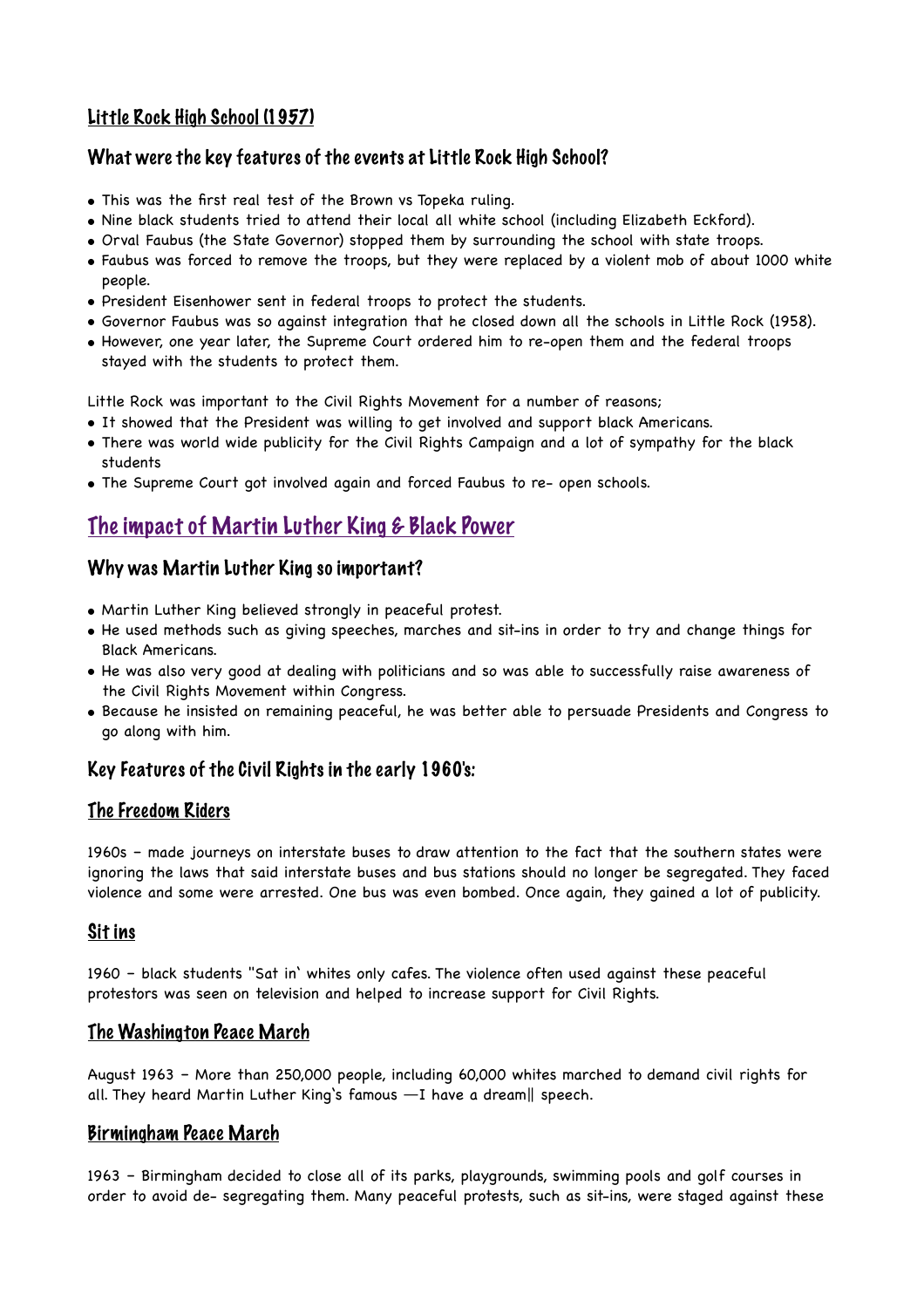measures. The peaceful protesters – including children - were attacked by police dogs and fire hoses. They were sent by the police chief, Bull Connor. The protest was significant because the President (Kennedy) was forced to get involved. It also led to the creation of a Civil Rights Bill.

### The voting Rights Act

1965- Voting Rights Act was passed, which set up a national literacy tests for blacks & Whites registering to vote. However, due to Previous Education discrimination, Many of the Blacks failed the test and were therefore not given the full right to vote.

#### The Black Power Movement:

#### What do we mean by Black Power?

The slogan Black Power became popular from 1966 onwards. It is a phrase that came to mean different things to different people, but they key ideas were:

- Blacks should take more responsibility, power and control in their own communities (e.g. set up their own businesses). They should not rely on white to give them rights, but take control themselves.
- A rejection of the non-violent tactics of the main Civil Rights Movement.
- More focus on social and economic issues (e.g. poverty) rather than political issues (e.g. Jim Crow laws)
- Blacks should study their own history and culture and that they should feel proud of being black. Slogans Like "black is beautiful" formed a part of this.
- Some people believed in separatism the idea that blacks should set up their own state without any white people. (N.B. this is very different to segregation!)

#### Why did the Black Power Movement develop in the 1960's?

- Many blacks felt that the pace of change was too slow. Young blacks in particular were frustrated that things were not changing fast enough.
- Even though Martin Luther King's campaigns had achieved some great things, most blacks still faced poverty, discrimination and racism as part of their everyday lives.
- Many in the north saw King as irrelevant he had focussed on ending segregation, but there had never been any segregation in the northern states. The issues there were different – e.g. poverty in the slums of the major cities.
- Many grew frustrated with the non-violent campaigns. They felt it was humiliating black people and was not bringing enough change fast enough.

#### Who was involved in the Black Power Movement?

The Nation of Islam - a group of black Muslims. They wanted a more militant approach and a totally separate state for blacks in the USA. Eventually blacks would return to Africa. Their leader was Elijah Muhammad.

Malcolm X- He was a brilliant speaker who attracted a lot of publicity. He did a lot to encourage blacks to take responsibility for themselves and to be proud of being black. At first, he wanted nothing to do with white people but, after going on Hajj, he changed his views and then accepted that whites could play a useful role in helping blacks to achieve civil rights.

The Black Panthers had the most violent reputation. Huey Newton and Bobby Searle set it up in 1966. The Panthers never had more than around 5 000 members but they attracted a huge amount of publicity. This was because of the way they looked, their ideas and their use of violence. They wore black berets, black leather jackets, sunglasses, etc and they carried guns. They used armed patrols to protect black people from police brutality.

Stokely Carmichael – probably the first person to use the phrase "Black Power" and leader of the SNCC, which started off as a non-violent group, but later became more radical.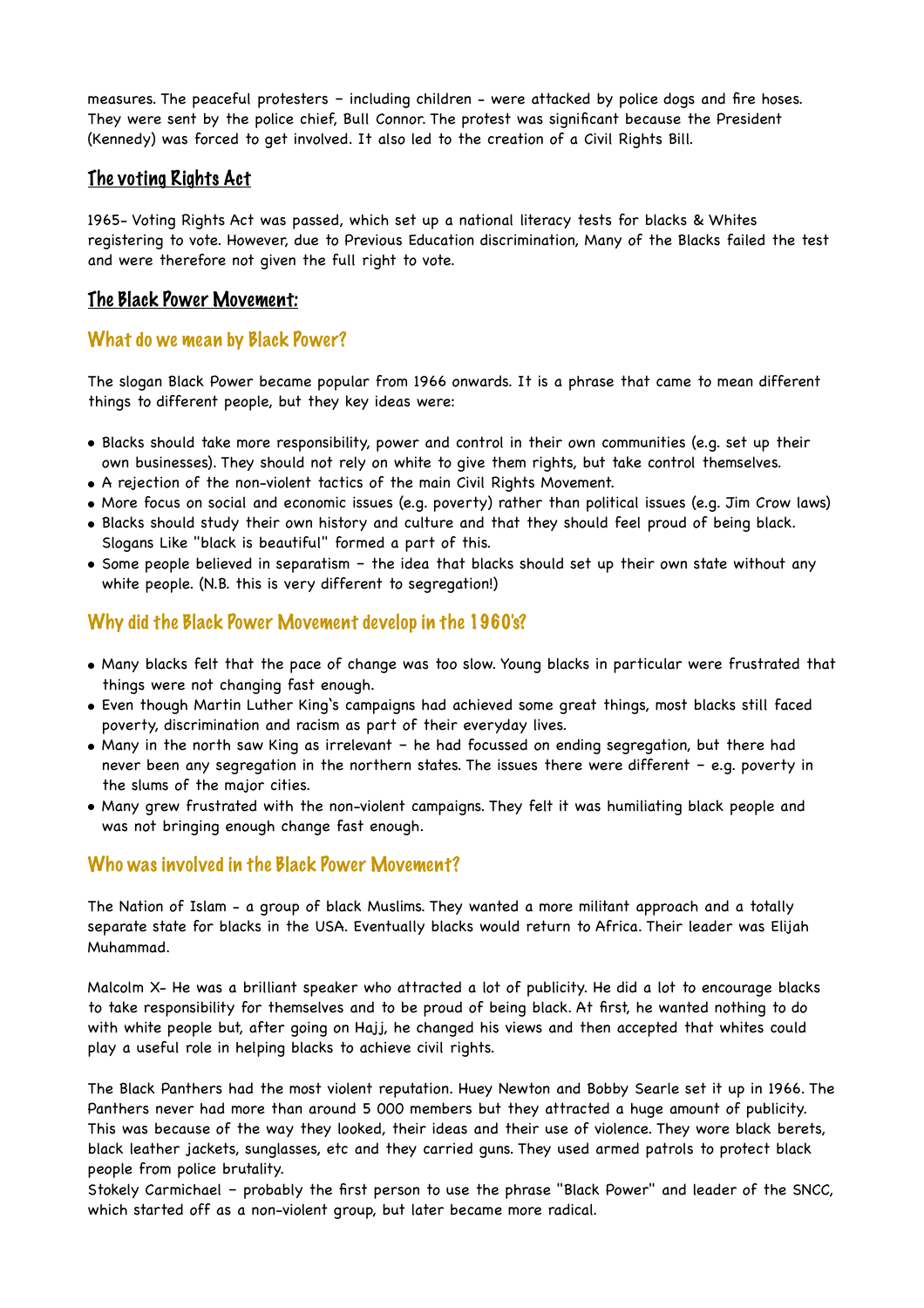## In what ways did Martin Luther King's campaign change by the late 1960s?

After the great successes of 1964 and 1965, King began to change his focus:

- He began to concentrate on trying to improve living conditions, wages and jobs for the poor, focusing more on the northern cities than before.
- He opposed the Vietnam War because it cost so much money money he thought could be spent on black people. This lost him the support of some people.
- However, people in the north thought Martin Luther King (a southerner) did not understand their problems and were reluctant to follow him.
- This focus on social and economic issues was also more difficult to solve mainly because they would cost so much money to solve.
- As a result of all this, Martin Luther King became far less influential after 1965.

## What did the Civil Rights movement achieve for Black Americans?

The Civil Rights Movement had some major successes. For Example;

- The end of segregation in public places.
- Many more schools are now fully integrated.
- Far more blacks now vote in elections.
- The first black mayor (Carl Stokes in Cleveland, 1968) was elected.
- Many black authors and actors have become very successful.

#### **However:**

- At least three quarters of the black population are still worse off than whites and rates of unemployment are higher for blacks than whites Blacks still tend to have lower educational standards.
- Ghettos remain in many cities
- Although the outward signs of discrimination have been swept away, America is still a deeply divided society with racial problems.

## Protest Movements: The Student and Women Movements

#### The Woman's Movement

### What were the reasons for the Woman's Movement in the 1960's  $\epsilon$  1970's?

- World War 2 gave women new roles and new opportunities: they wanted more of this.
- The contraceptive pill became available in the 1960s, giving women much more freedom over their lives.
- Many women began to react against 1950s ideas of women as wives and mothers. Many were influenced by the 'swinging sixties'.
- By now, women were better educated and wanted to use this education to pursue a career. They did not all want to devote their whole lives to their husband and family.
- Betty Friedan's book "The Feminine Mystique" was published in 1963; it said that married women should be able to have careers as well and that husbands and wives should have an equal partnership. This inspired many women.
- The National Organisation of Women (NOW) was started in 1966 by Betty Friedan.

#### How did women protest?

Most Women in the Women's movement wanted:

- equal pay with men
- opportunities to get top jobs
- child care for working parents
- action against male sexism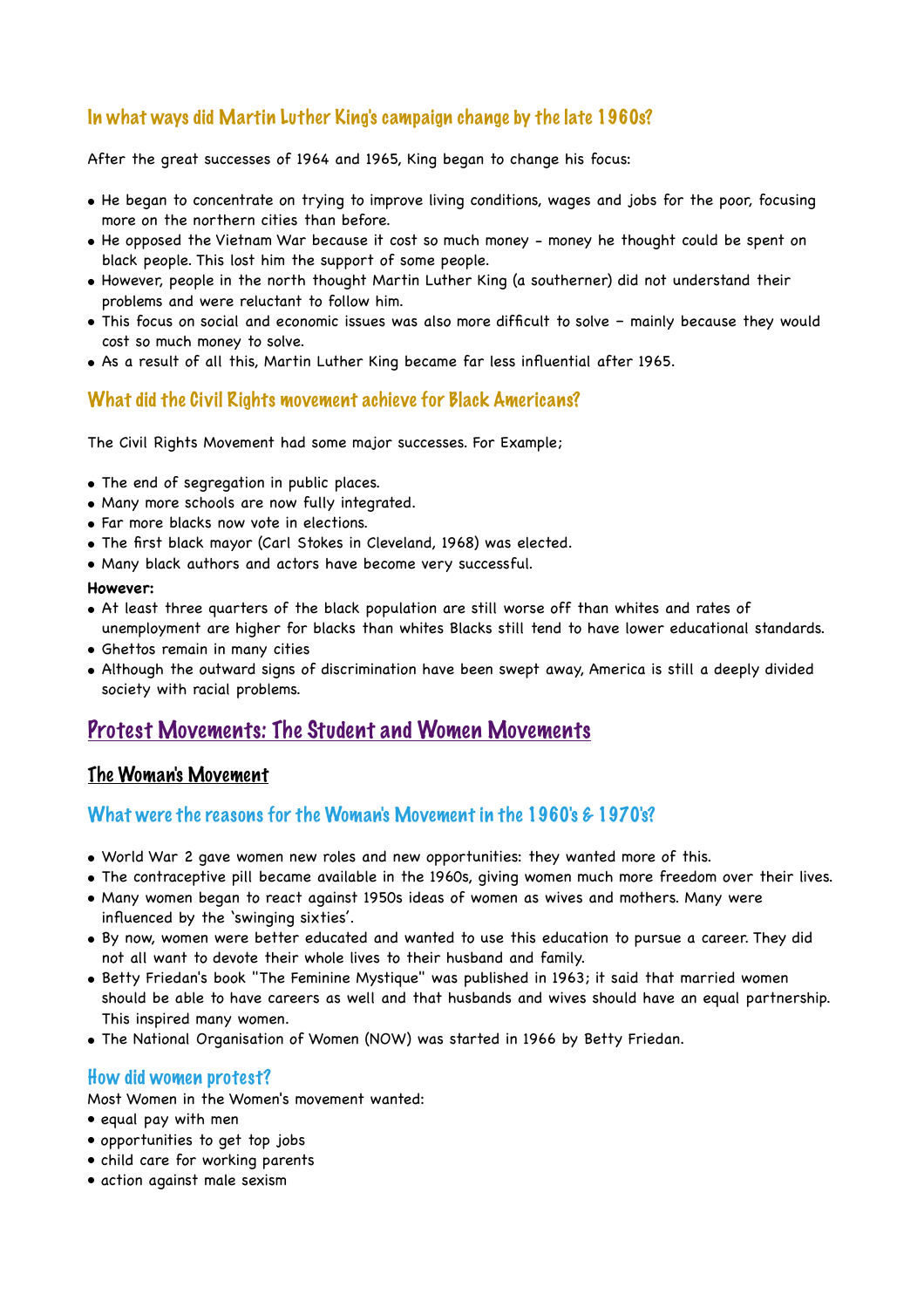- They went on marches and organised petitions, appeals to the Supreme Court, demonstrations, etc.
- Other women were more radical and even believed that not wearing make- up was an act of protest against male supremacy. These women – often known as feminists – burned their bras because they saw them as a symbol of male domination. However, these women often did more harm than good because they caused a distraction from the key issues of equal pay and job opportunities.
- Some women wanted to make abortion legal they believed women should have the right to choose whether or not to have a baby.

You should also remember that some women actually opposed the women's movement. They believed in the traditional role of women. The most influential of these was called Phyllis Schafly.

#### What did women achieve?

The women's movement was important and achieved a number of things. For example;

- The Equal Pay Act (1963) said that men and women should have the same pay for the same job.
- The Civil Rights Act (1964) banned discrimination on the basis of gender. NOW won lots of court cases in the late 1960s, which gave money back to women who had not been paid equally to men.
- The Education Amendment Act (1972) said that girls could follow exactly the same curriculum in schools and boys.
- In the famous case of Roe vs Wade (1973), the Supreme Court ruled that abortion was legal.

However sexist attitudes to women did not disappear and progress was often slow.

#### The Student Movement

#### What was the 1950s background?

- New pop and film heroes like Elvis Presley and James Dean promoted a rebellious attitude. Many parents were shocked by these role models for teenagers.
- Beatnik poets like Allen Ginsberg protested against what they saw as the smug life of middle class Americans. He suggested dropping out, taking drugs, etc.
- There was a generation gap. Older people parents/teachers/politicians remembered the hardships of the Depression and WW2. Teenagers had been brought up in the prosperous 1950s.
- Many students turned against their parents' comfortable lifestyles they thought they were boring and too keen on money.
- Sex, drugs and rock and roll this shocked the older generation.

#### What were the reasons for the student protest Movement?

- The attitude of the 1950s carried over into the 1960s often described as the 'swinging sixties'. Young people wanted more freedom in everything they did – the music they listened to, the clothes they wore, the social life they led.
- The contraceptive pill allowed women more freedom over their sexual behaviour and let them choose when to have children.
- Recreational drugs became more widely available.
- Singers like Bob Dylan became very popular, writing songs protesting against war and racism.
- More and more better off young people went to college and had time for protests.
- Martin Luther King and the Civil Rights campaigns showed students how to protest; it was often students who took part in demonstrations, sit-ins, freedom rides, etc.
- The Vietnam War angered lots of young people in America. They did not believe the war was a just war and had seen pictures in the media of American atrocities towards the Vietnamese people.

#### How did the Students Protest?

It is important to remember that the student movement was a broad-ranging movement and not all students thought and did the same things. Some of the people and ideas that were involved were;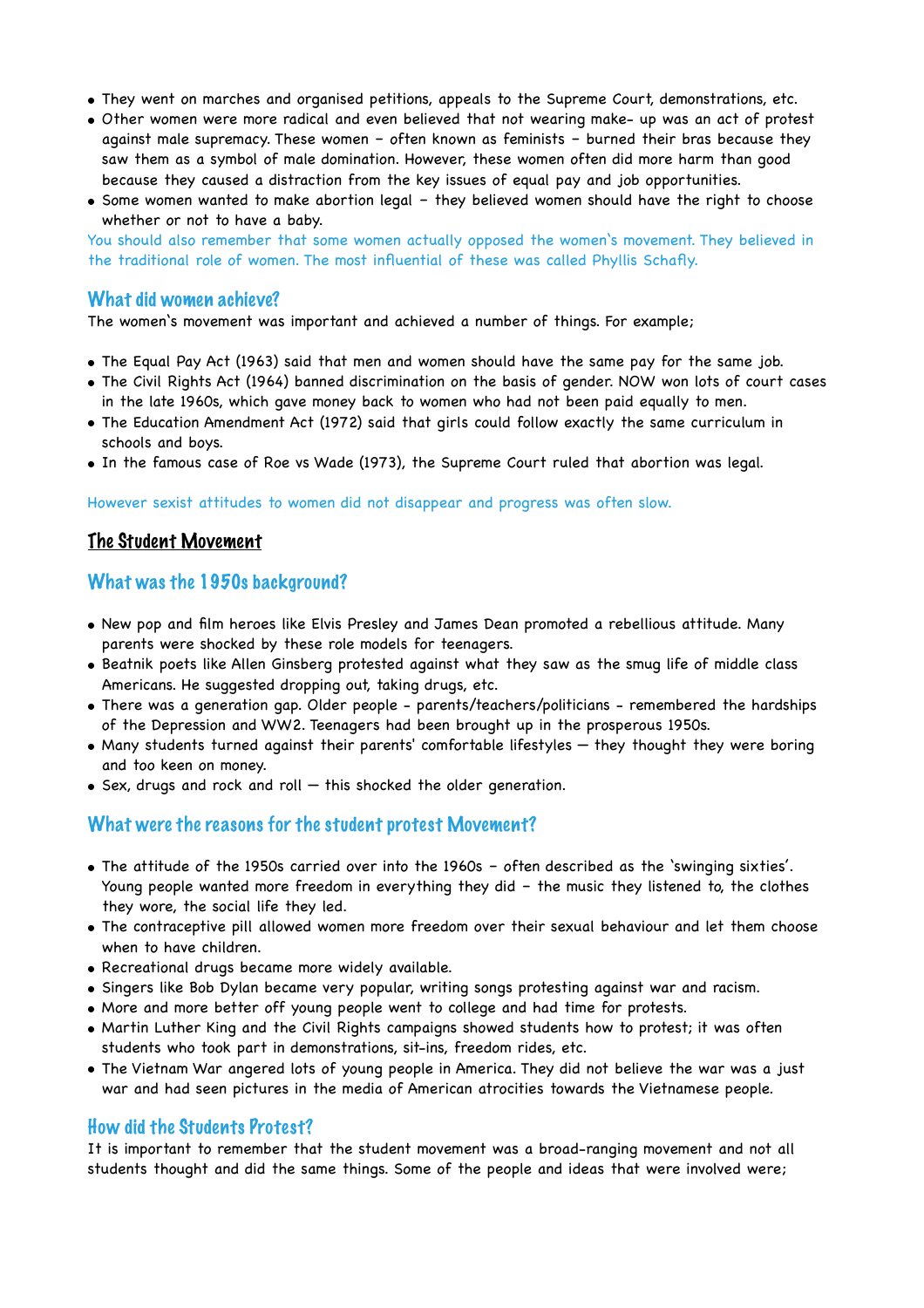- The Students for a Democractic Society (SDS) was set up by Tom Hayden to give students a greater say in the ways universities were run. They also wanted to help poorer people and protested against the Vietnam War.
- Lots of students joined the civil rights campaigns.
- Anti-Vietnam War protests. These were probably the biggest and most important protests organized by students. For example, in 1969, 700,000 marched in Washington against the war. They burned draft cards (the cards sent to people ordering them to report to fight in the war) or, sometimes, the American flag.
- Often, there were clashes with the police. The worst of these took place at Kent State University in 1970, when 4 students were shot dead by police in a peaceful protest. Americans were horrified and 2 million students went on strike in protest.
- Some students became more radical in the late 1960s and began to use violence. A group called the "Weathermen" bombed army recruitment centres and government buildings.
- Others joined the 'Hippy' movement and decided to "drop out" of society all together. They grew their hair long, wore distinctive clothes, travelled round the country in buses and vans, wearing flowers in their hair as a symbol of peace. Their slogan was "make love, not war".They refused to work and many took drugs, which frightened older people.

#### Why was the Student Movement so important?

- Probably the longest-lasting achievements of the student movement were the changes in youth culture. Teenagers became more aware of their individuality. For example, they became more fashion conscious and moved away from the older generation. The clearest example of this was the mini-skirt.
- The student protests helped to change government policy on Vietnam and made a withdrawal from Vietnam more likely.
- They provided lots of publicity for the racism in America and lots of white students made the civil rights movement stronger.
- They shocked the older generation this was virtually the first time that younger people (especially middle class people) had opposed the government and their parents.

## Nixon & The Watergate Scandal

## What was the Reason for the Watergate Scandal?

The Watergate Scandal was caused by an attempt to bug the offices of the Democrat Party in the Watergate building in Washington. Five men were arrested in June 1972. The men were employed by CREEP, Committee to re-elect the President.

#### What were the Key Features of the Watergate Scandal?

- President Nixon stated that the White House was not involved in any of these activities, but at the same time authorised the payment of \$460,000 to the five men. The trial took place after Nixon was re-elected and one of the five men admitted that White House had been involved.
- A Senate Committee was set up to investigate and many of Nixon's closest advisers were forced to resign. The president, however, continued to maintain his innocence. He even appointed Archibald Cox as a special investigator. He hoped that he would produce a whitewash.
- It was then revealed that all conversations in the White House since 1971 had been recorded on tape. The Senate demanded the tapes, but Nixon refused to hand them over.
- Some tapes were eventually handed over in November 1973 and the US public was shocked by the attitudes and the language of Nixon. But the tapes had been edited.
- Nixon finally handed over the unedited tapes only after a ruling from the Supreme Court and an announcement by the House of Representatives that it was about to begin impeachment proceedings.